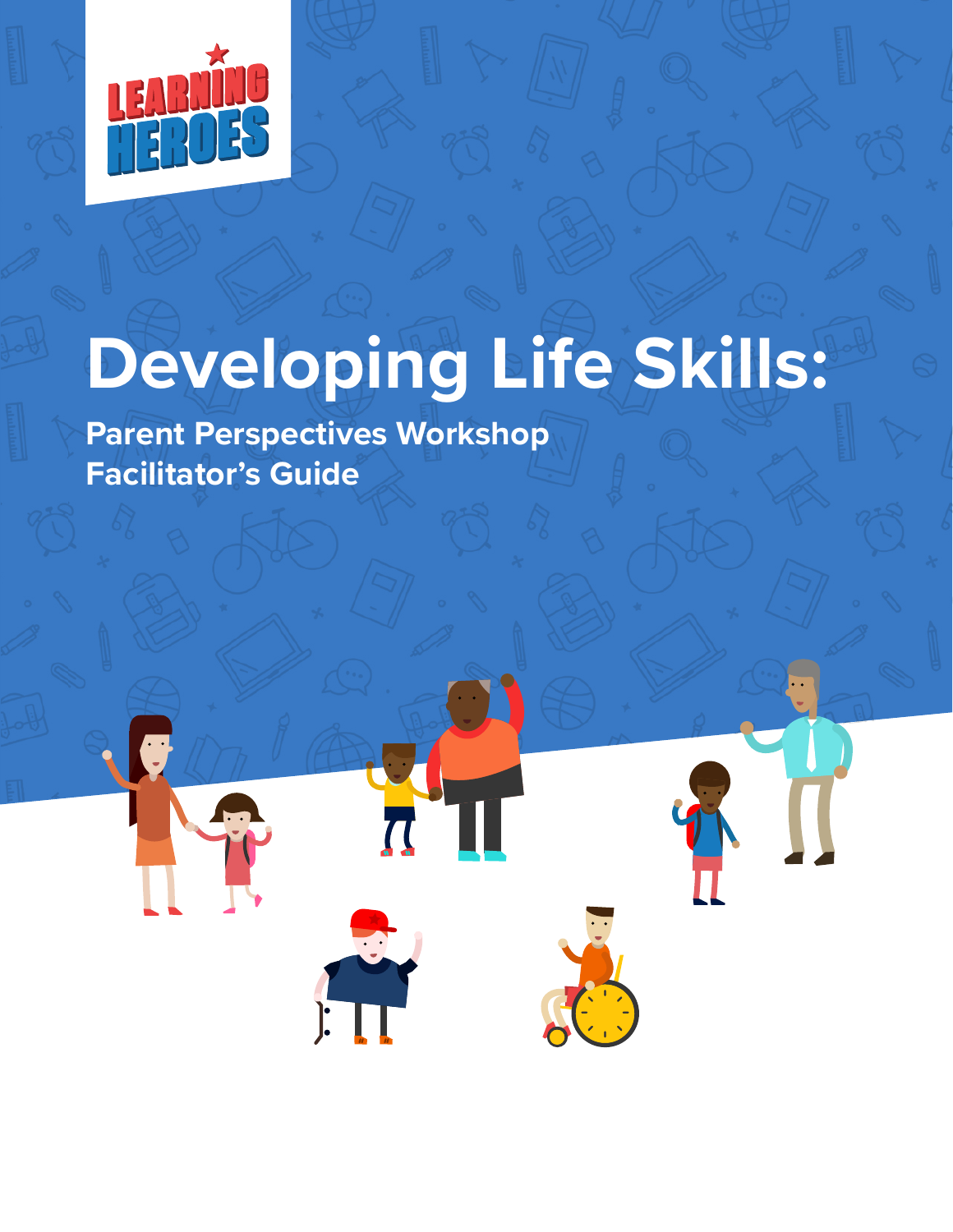## **Welcome**

#### **Dear Organization Leader,**

Research shows, and as you know working with children and families each day, the development of social, emotional, cognitive, and academic skills are deeply intertwined, like the strands of a rope, and come together to form successful adults. Schools and community programs like yours have always taught skills like respect, getting along well with others and problem-solving. But there is now greater awareness and acceptance of the need to integrate the social and emotional, cognitive and academic aspects of learning.

Parents refer to social, emotional, cognitive, and academic skills as "life skills," and play an integral role in their child's development of these behaviors. Parents also understand that there are many reasons why life skills are beneficial, such as helping their child learn, being a good community member, preparing them for the workforce and countering the effects of peer pressure and bullying. Parents expect a dialogue with schools and communities about these skills, if framed as helping their child succeed academically and in the larger world.

*The Developing Life Skills: Parent Perspectives Workshop* was designed to help you facilitate an honest and productive conversation with parents, guardians and educators, eliciting their ideas and feedback on which life skills they see as most important and what it looks like to support children's development of these skills in your local community.

By bringing parents' voices to the table and validating their important role, you can best work together with families to support student success in and out of school.

Thank you for all you do.

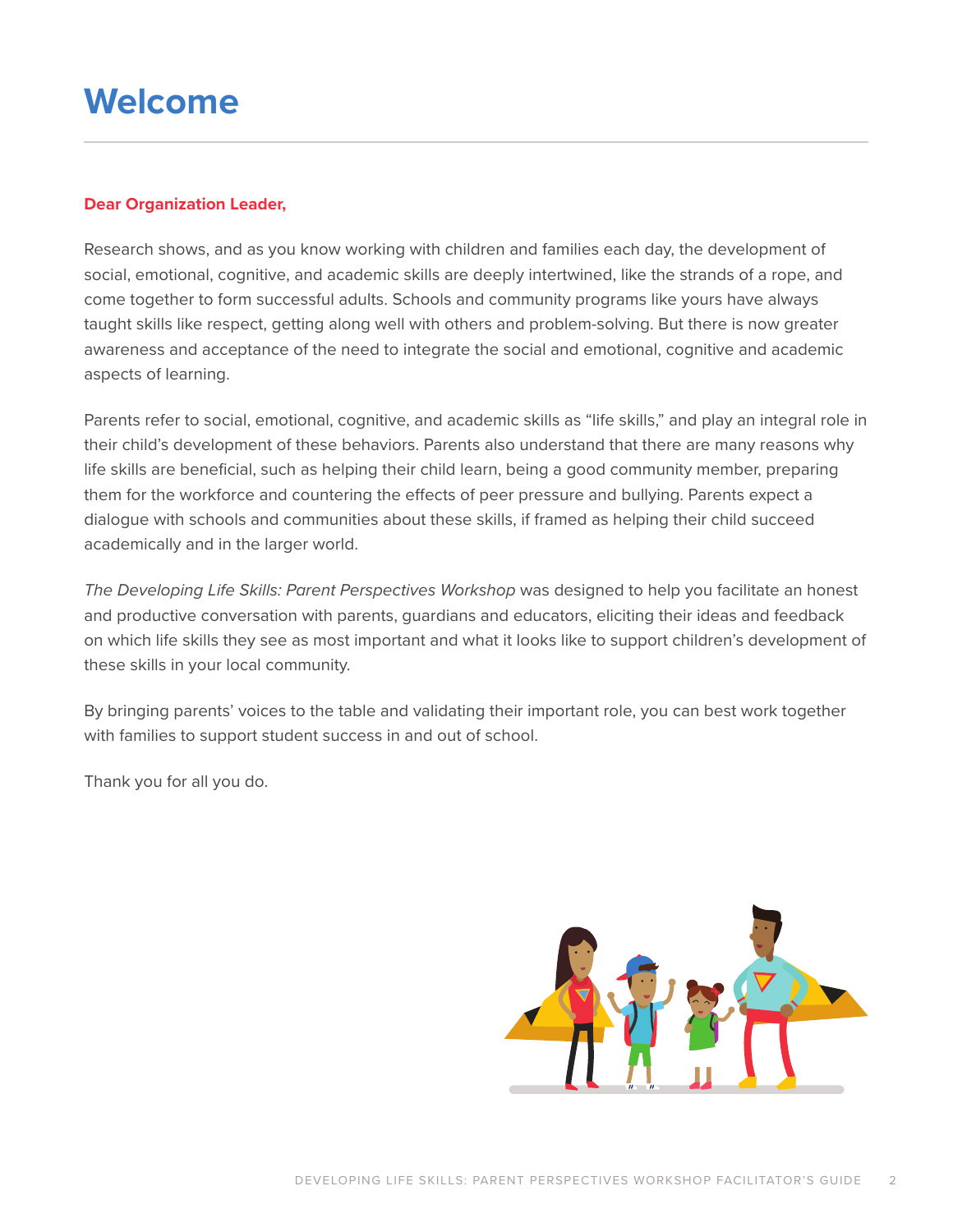# **Research Background**

The Developing Life Skills: Parent Perspectives Workshop was informed by a 2017 national study, *Developing Life Skills in Children: A Road Map for Communicating with Parents. The study was* conducted by Learning Heroes, a nonprofit organization that serves to inform and equip parents to be advocates for their children and partners in their education.

To help educators and community leaders understand how parents talk and feel about their child's life skills development, and the role they see for schools and after-school settings, Learning Heroes led a series of 10 focus groups and a nationwide survey of more than 2,000 parents who have children in K-8 public schools.

Learning Heroes found that when parents think about the skills and traits that are most important for their child to develop, more than nine in ten expect both home and school to play a role. There is opportunity for educators and community leaders to engage parents' contributions about these teaching strategies and a range of research-based instructional practices that may seem new and different from those parents experienced growing up or that their children have been exposed to. However, there is also risk for parents to become confused, frustrated and to feel that these new approaches push the limits of what is appropriate for schools.

Developing Life Skills in Children: A Road Map for Communicating with Parents is meant to share insights with practitioners that can inform communications with families about these issues. The accompanying *Developing Life Skills: Parent Perspectives Workshop Facilitator's Guide* is designed to help foster local conversations and acknowledge the important role of local context, community, and culture.

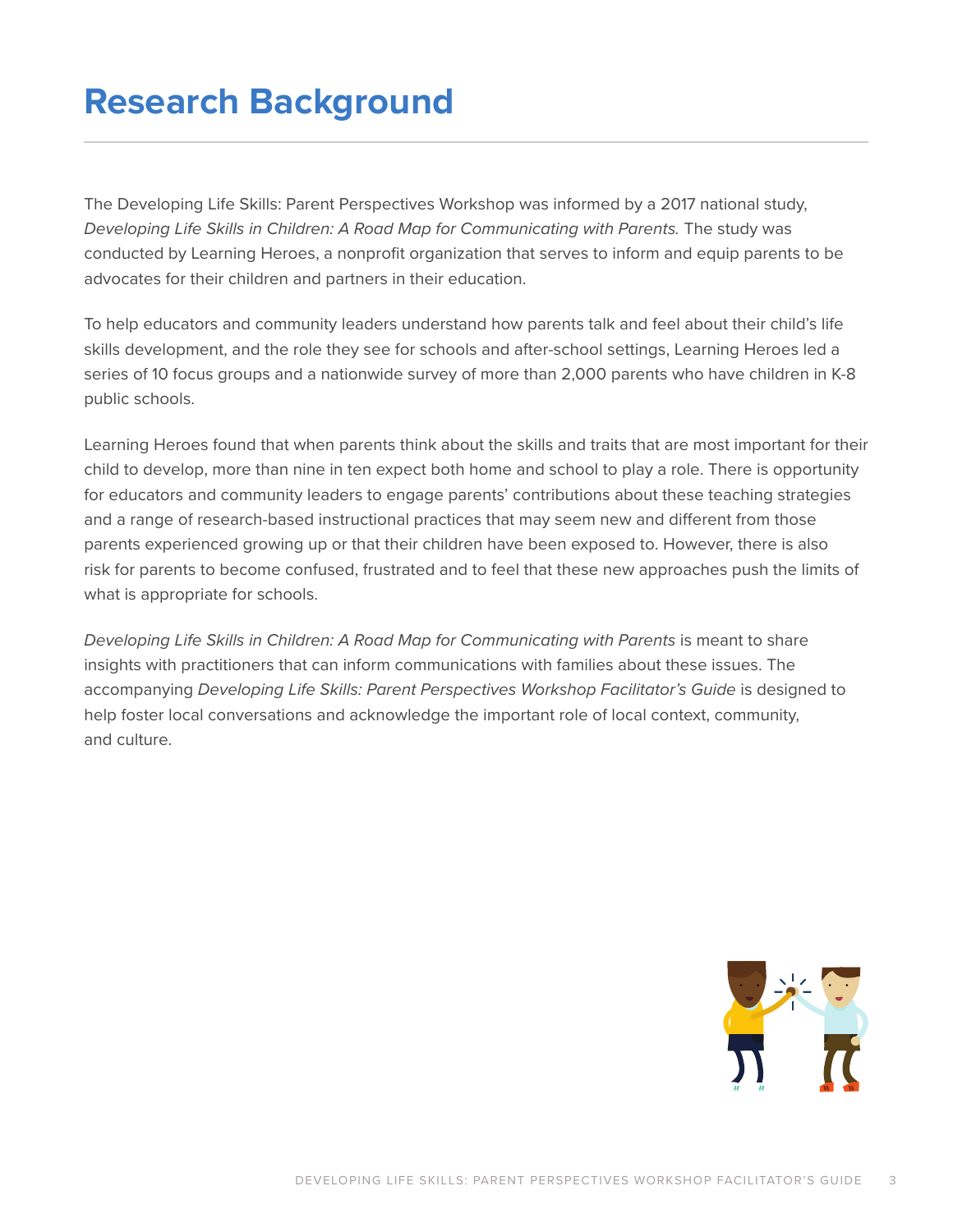# **Tips for an Effective Workshop with Parents**

The workshop is intended to be used and adapted to support a range of program settings including: after-school / out of school time programs, school-based parent outreach, community- and faith-based organizations, etc.

The full workshop takes 75-90 minutes. You may run the entire workshop in one setting or do the short activities separately, imbedding them into your existing programs or outreach with parents over several occasions.

There are three main activities followed by questions to prompt a discussion, however, you can modify, add or omit questions depending on how much time you have and to best fit your local community and program context.

Remember that parents are the experts of their child and have important insight to offer related to their own child's social, emotional, and academic skills development. This isn't meant to be a 'parenting class' but rather a workshop for parents to learn and share ideas. Provide positive reinforcement as parents share their ideas and encourage them to ask questions.

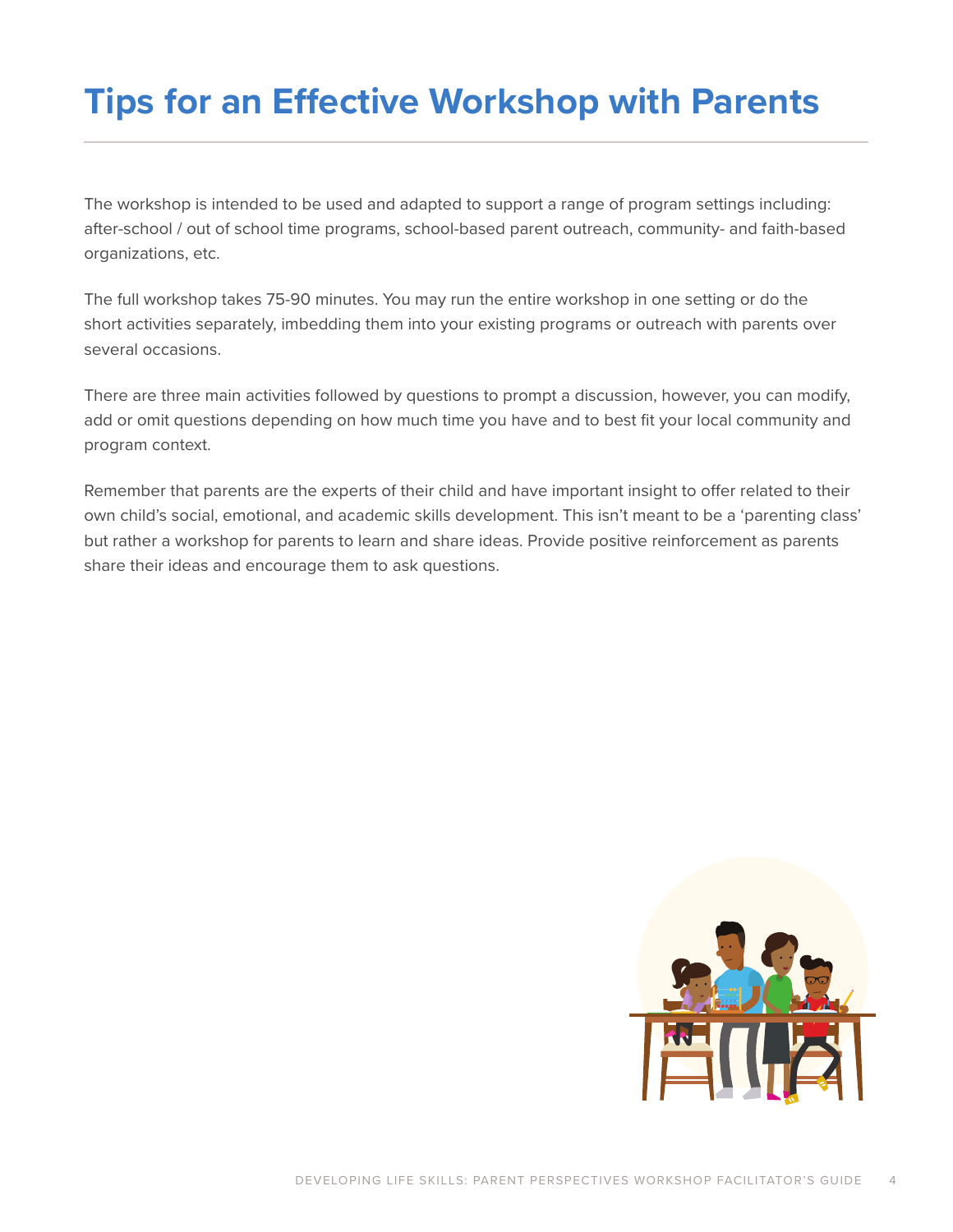## **Advance Planning:**

- Workshop activities and discussions will be most productive with 10-20 participants.
- Consider the time, day, and location that is most convenient for the parents in your community.
- **B** If access to transportation is an issue, consider offering transportation or holding the workshop in a location that is within walking distance or accessible by public transportation.
- Depending on the time of day, serve refreshments and consider offering childcare at the workshop for parents with young children.
- Designate a facilitator and someone to take notes that you can reference later for any follow up with parents.
- Ask parents to sign in and complete the pre-survey upon arrival. Complete the post-survey after the workshop finishes. To help, you can read the questions aloud.

#### **Day-of Prep:**

#### **Workshop Materials**

- **☐** Copies of Activity (See appendix)
- **☐** Parent sign-in sheet
- **☐** Pre and post survey copies

#### **Supplies**

- **☐** Tape to stick on the wall for Activity 1
- **☐** Notebook and large poster paper for notetaker
- **☐** Large poster paper on the wall labeled "Questions and Ideas" to jot down any comments that can be followed-up on at a later time
- **☐** Pens for participants

#### **Set-up**

- **☐** Set up tables and chairs in a circle to foster dialogue and a sense of community
- **☐** Light music playing as parents arrive (optional)
- **☐** Equipment to play the 'How Learning Happens' video (optional)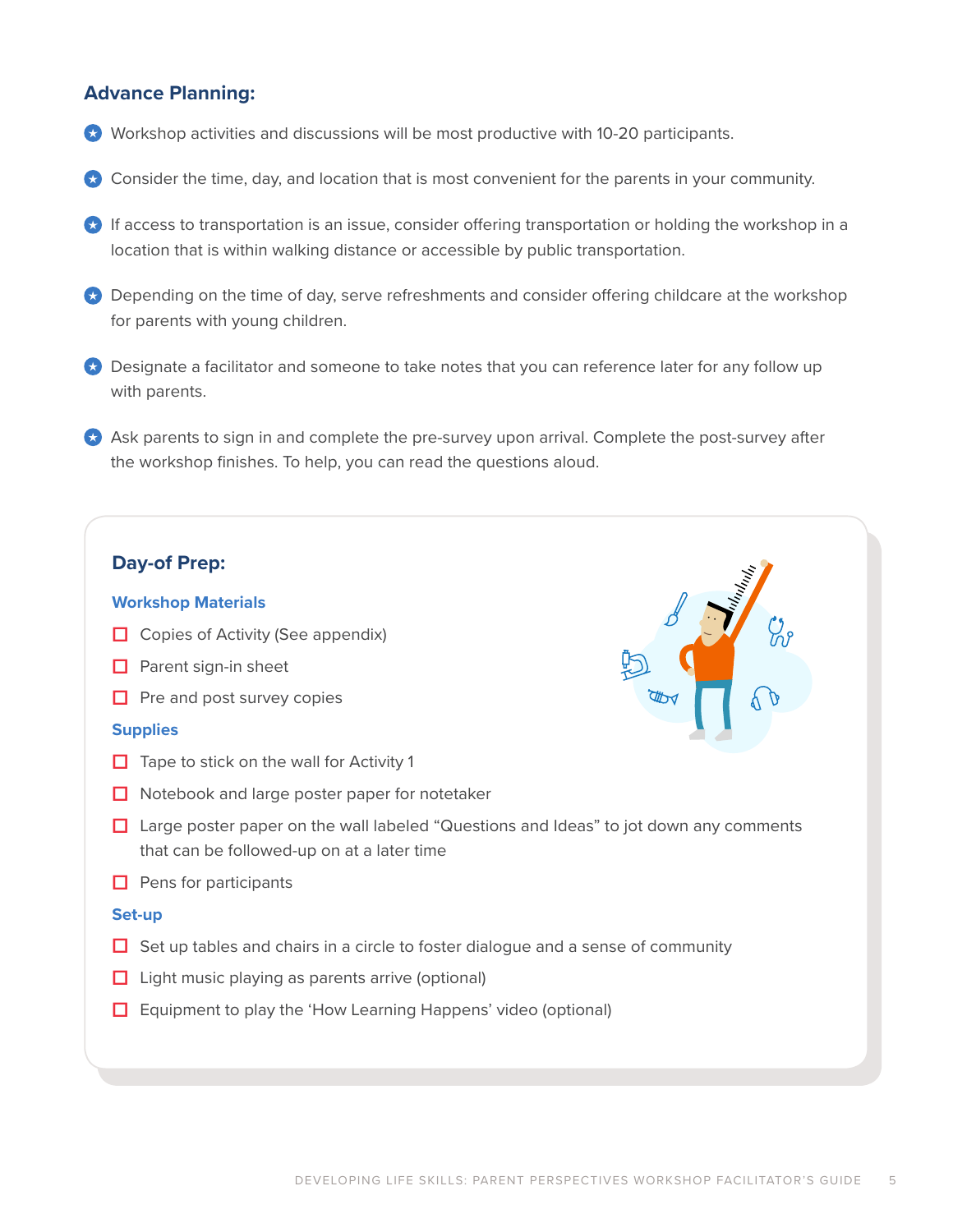#### **Introductions** (5-10 MINUTES)

- *Introduce yourself, the notetaker and your respective roles for the workshop.*
- *Model the self-introduction first, and then invite participants to introduce themselves around the circle.*

Please share your name; how many children you have (ages / grades); and name one emotion you feel about being here today – happy, curious, nervous, excited, stressed, etc.

## **Opening Discussion** (10 MINUTES)

- We're here today to talk about a topic that you may or may not have heard much about called developing life skills. Life skills are relevant to your child, your role as a parent and to [insert name of your school / organization here], because they impact how children learn. You are the expert on your child and know what motivates them as a learner, so we want your ideas and feedback about supporting their development of these life skills. To help guide the conversation, I have some questions and short activities to get your feedback about which life skills you think are important for your child.
	- 1. When you think about life skills, which ones are the most important for your child to develop?
	- 2. Why is it important that your child develops life skills?
	- 3. How does your child develop life skills? Can life skills be taught?
	- 4. When and how did you develop life skills?

#### **Facilitator Note:**

- *Consider writing the discussion questions on large poster paper so participants can both read and hear the questions as a way to support different types of learners.*
- If participants need help getting the conversation started, consider showing several *examples of life skills using the Gallery Walk words.*
- *The notetaker may write participants' responses on large poster paper for reference during Activity 1.*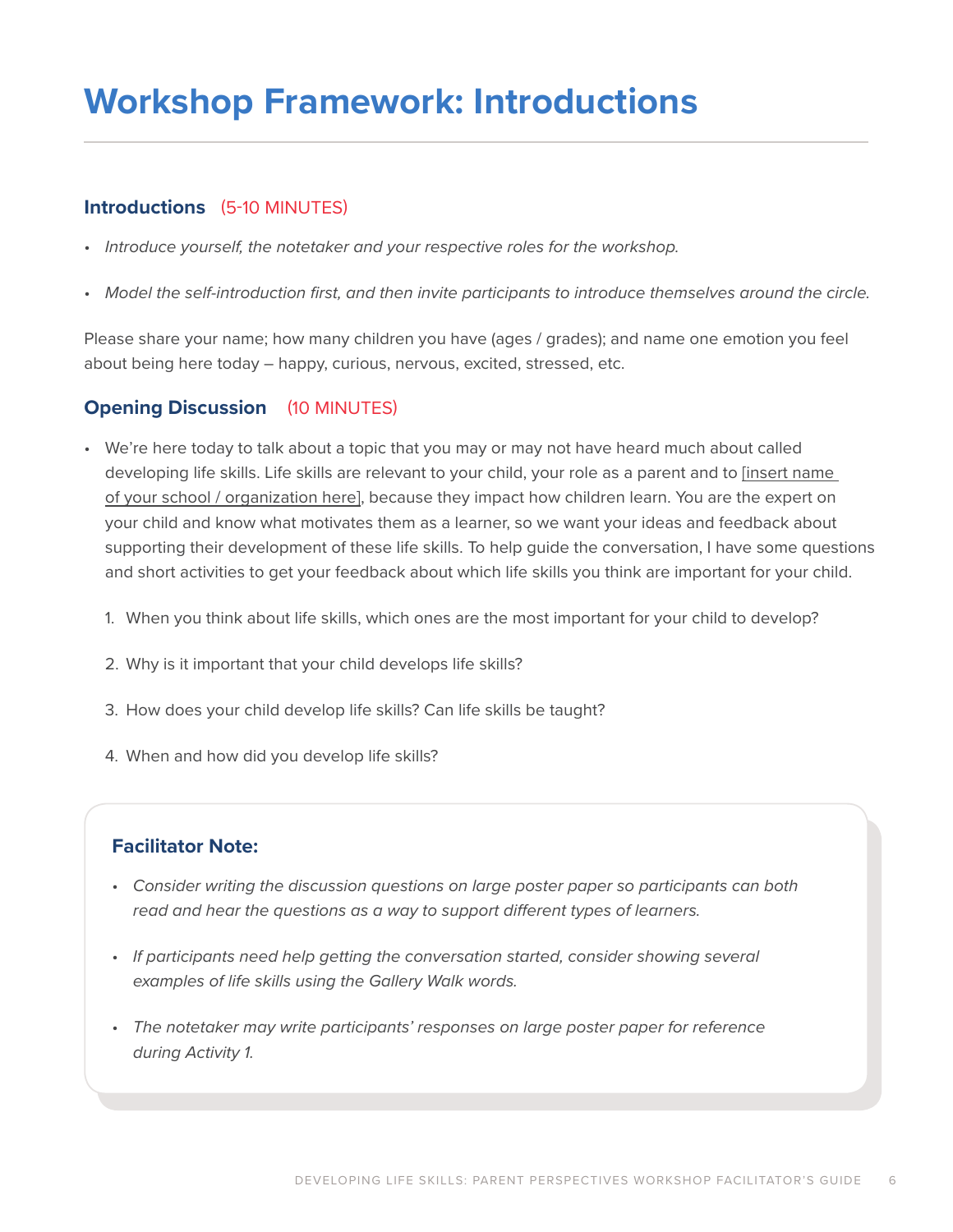## **Workshop Framework: Activity 1**

#### **Gallery Walk of Life Skills** (10 MINUTES)

- We're going to get up and move now! Around the room, you will see words or phrases that have been used to describe the life skills or qualities we're talking about today.
- As you walk around the room: Put a plus sign (**+**) on the words that are most important to you. Put a minus sign (**–**) on the words that sound negative or not important to you. Put a question mark (**?**) on the words that sound confusing.
- *To get parents started, it may be helpful for the facilitator to walk around the room reading the words and phrases aloud before asking them to begin the Gallery Walk.*

#### **Facilitator Note: Activity 1 Alternatives**

- *Instead of having participants write directly on the word sheets, participants each receive a small set of sticky notes. Participants write a plus, minus or question mark on an individual sticky note, sticking it on the word sheets as they walk around the room.*
- *Hand out the Activity 1 worksheet (see appendix). Give participants 8-10 minutes to complete it independently before starting the discussion.*
- *Hand out the Activity 1 worksheet (see appendix). Slowly read the words and phrases aloud. Participants write a plus, minus or question mark next to the words as you read them aloud.*
- *If the families you're working with have low-literacy levels, you can read the words aloud. Participants can identify whether the skill is important to them by raising their hand. (For confidentiality, you may ask participants to close their eyes).*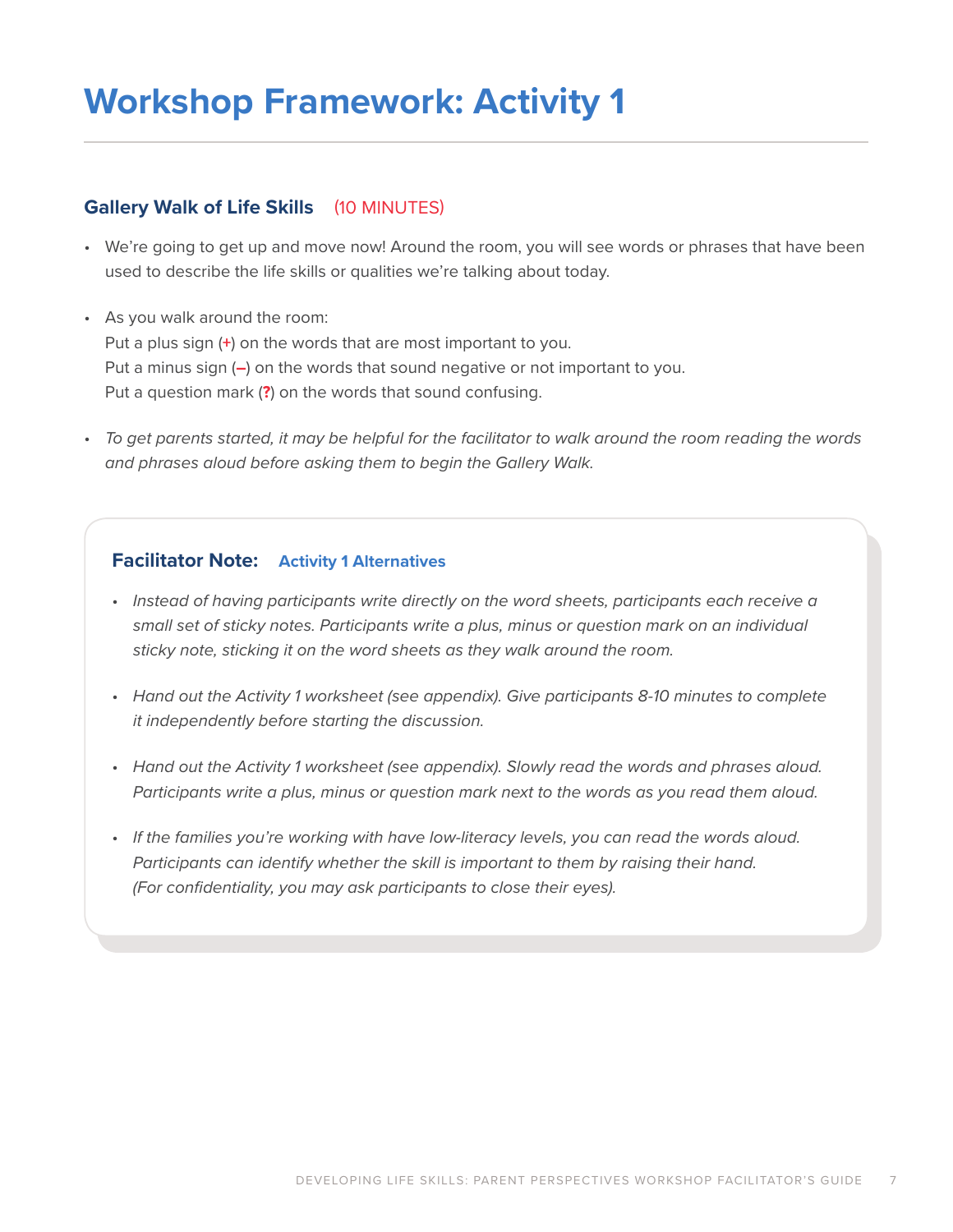#### **Discussion** (20 MINUTES)

- 1. Think of the skills you marked with a plus (**+**) as most important. How do they compare to the skills that you listed as most important during our initial discussion? Are any missing?
- 2. Did any of the life skills words prompt a negative feeling or cause confusion or concern?
- 3. We've been talking about a range of life skills for children. Whose job is it to teach life skills to your child? Who is primarily responsible? Who else is responsible?
- 4. What is your role as a parent when it comes to teaching life skills to your child?
- 5. What do you expect from the school, teachers, community leaders or programs when it comes to teaching life skills to your child?
- 6. How do you know if your child is progressing or needs help developing life skills? What are ways you can tell?
- 7. In a perfect world, what would happen in your child's day to develop these skills? What would happen at home… at school… during the rest of their day?
- 8. How do you think these skills are related to your child's success in school and life?

#### **Following the discussion, share with participants:**

• Thank you for that discussion about these important skills. Research shows, and as you know supporting your child each day, the development of social, emotional, cognitive, and academic skills are deeply intertwined, like the strands of a rope, and come together to form successful adults.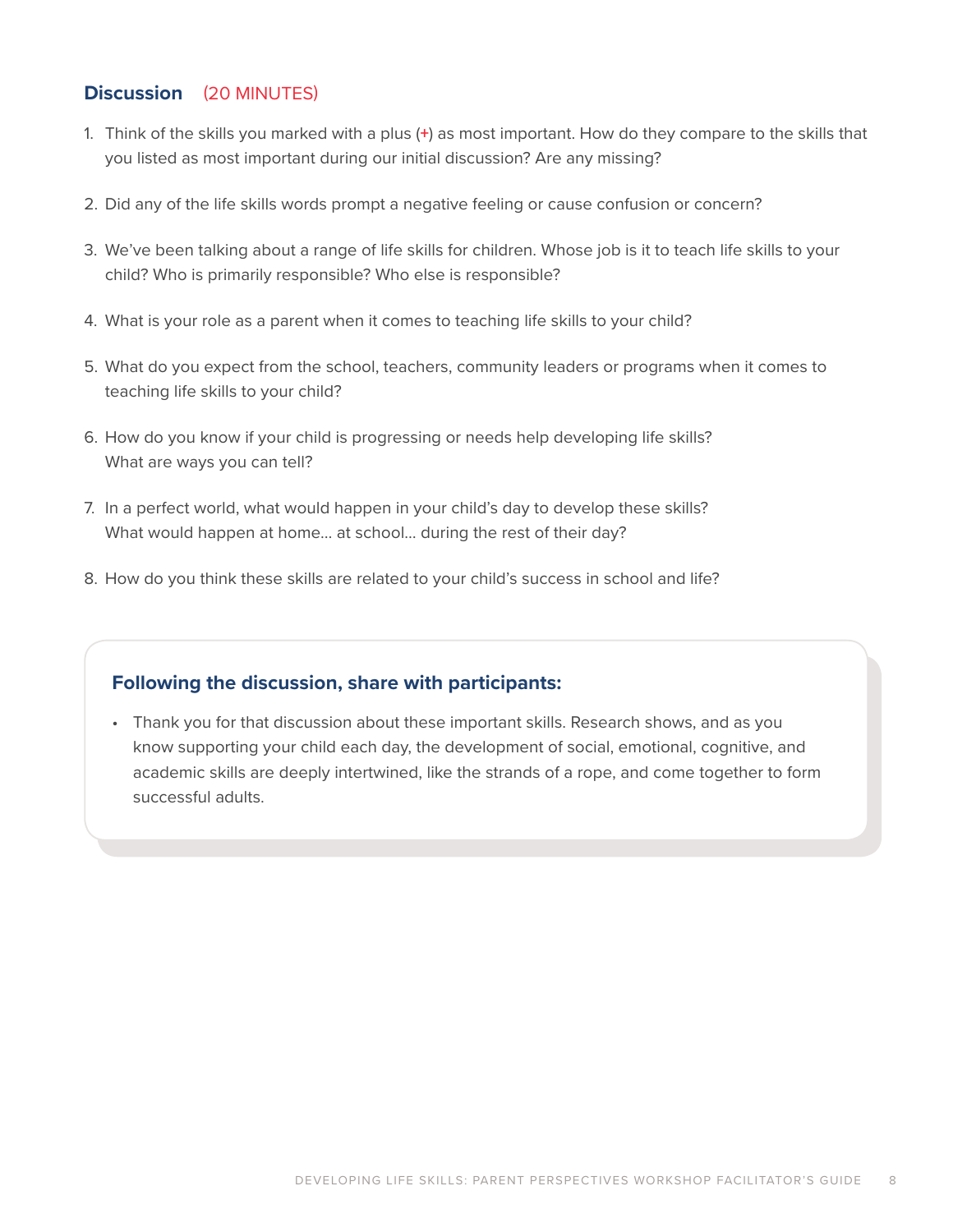#### **Learning Scenarios: A look at what's happening across the country** (5–10 MINUTES)

- I have a few examples of what some schools around the country are doing to develop life skills in students. They are not being done in our district / city. I'd like to get your reaction to what these schools and communities are doing.
- *Hand out the Activity 2 worksheet (see appendix).*
- Read through the examples for developing social and emotional skills. In the box, put a checkmark (**✓**) next to the examples you would like for your child. Put an **X** next to the examples that you would not like for your child. Star the one that you would be most excited about for your child.

### **Facilitator Note: Alternative Activity**

• I have a video example of how learning happens that shows what students need to be confident and ready to learn and grow in school and life. Let's watch and then talk about some of the ideas in this video. *Show 'How Learning Happens' video.* **Link:** <https://youtu.be/0NZkhNS2swo>

## **Discussion** (10 MINUTES)

- 1. Based on these examples, how are you feeling now about how children develop life skills?
- 2. Are these the kind of support you want for your child? Why or why not?
- 3. What are you less interested in? What would you like to see more of?
- 4. Is there anything you have concerns about?
- 5. In your own words, what is the point of this type of learning?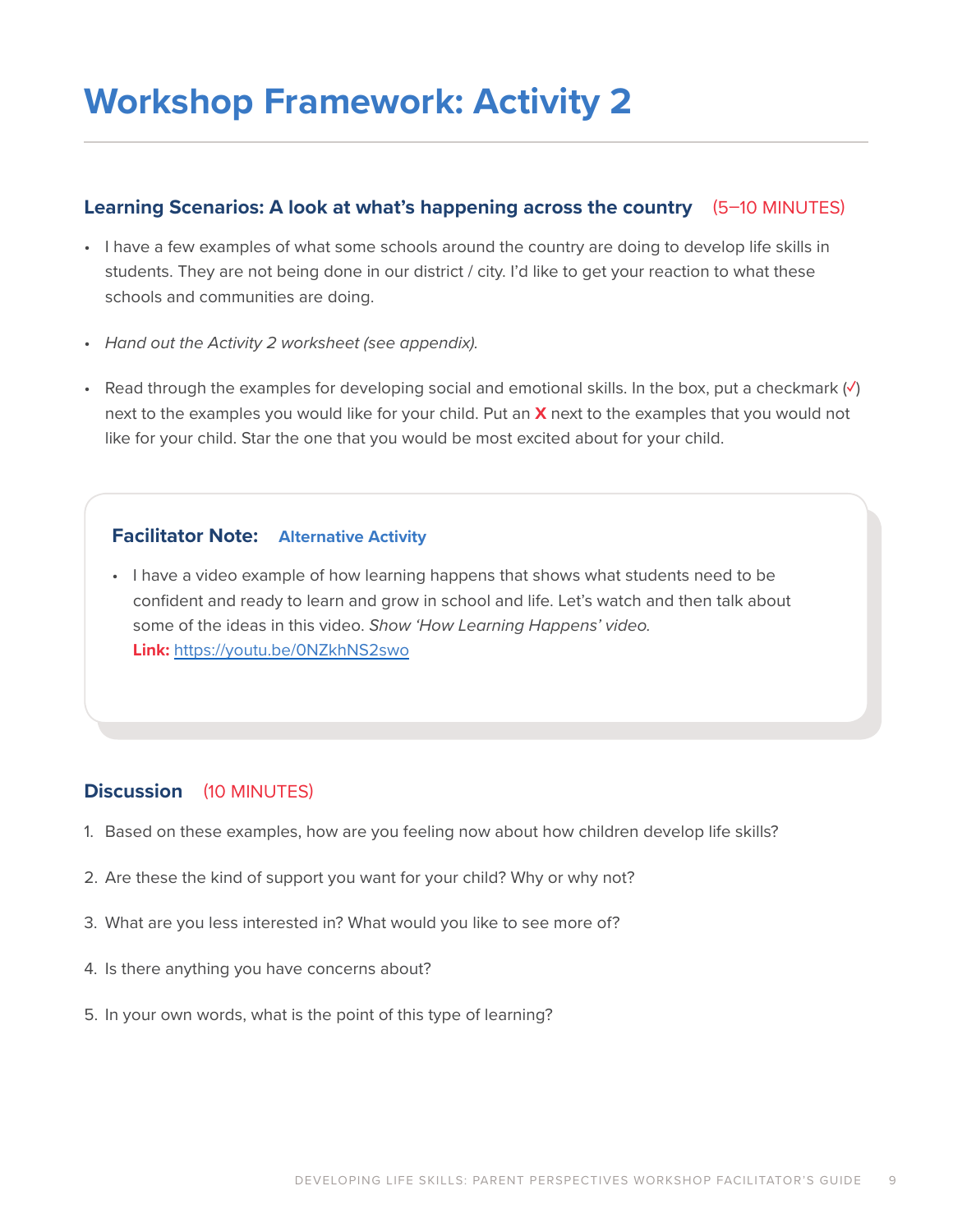#### **Developing Life Skills: A look at your child and our community** (10 MINUTES)

- Next, we're going to have a conversation about what developing life skills looks like for your child and in our community.
- Take a moment to think about the behaviors you expect from a child who is developing life skills.
- What behaviors do you expect from your child?
- To help spark ideas, I'm passing around a list of behaviors. Put a star next to the ones you think are most important for your child. There is also space for you to add other behaviors that are important to you.
- *Hand out the Activity 3 worksheet (see appendix).*

#### **Discussion** (10 MINUTES)

- 1. What behaviors did you mark as important? Why?
- 2. What additional behaviors did you add?
- 3. Do you expect different behaviors depending on whether a child is in school, at home or in the community?
- 4. What are some of the challenges in developing these life skills?
- 5. How do you know when these behaviors are being supported or reinforced in school or community programs? What does it look like? (For example, how can you tell when a child has been introduced to strategies to help work through conflicts with others?)
- 6. What ideas do you have on how these behaviors can be supported and reinforced at home and in our school / community? How can community settings and organizations provide support to parents?